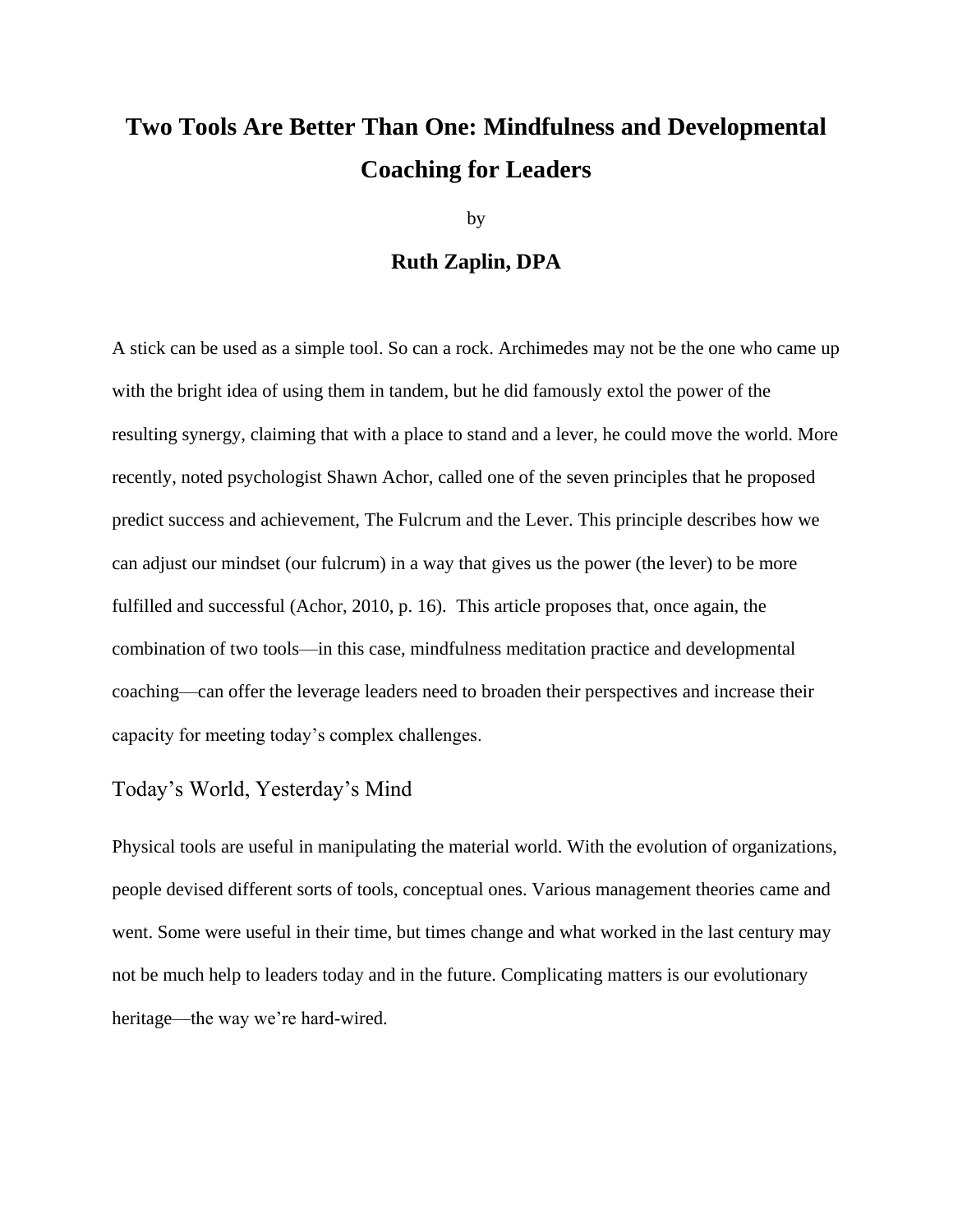Limits on memory, attention, and computing speed mean the brain can only process a fraction of the information that might be relevant in any given situation. Achor (2010) states that while the human brain receives eleven million pieces of information every second from our environment, it can process only forty bits per second. This means the brain has to choose what tiny percentage of this input to process and what huge chunk to dismiss or ignore. This fact means we take cognitive shortcuts—rules of thumb and mental models—to cut down what can seem chaotic to a more manageable state. Our cognitive biases—often nonconscious and based on existing beliefs, expectations, and values—incline us to welcome only information that confirms them and ignore or reject what doesn't.

In a simple world, or even a complicated but relatively orderly one, horizontal learning the accumulation of knowledge about specific and general topics relevant to our area of expertise, is usually adequate. But the world that leaders in the twenty-first century inhabit is characterized by VUCA—volatility, uncertainty, complexity, and ambiguity, an acronym pointing toward the unpredictability inherent in facing situations that are in flux and tasks that are increasingly unbounded (Garvey Berger, p. 9). Leading in a VUCA world demands vertical or transformational learning, which is learning that focuses on the ways people think and act the development of their "action logics"—in qualitatively more complex and integrated ways (Rooke & Torbert, 2006). Which raises the pressing question: what tools will best help to accomplish that?

#### Like a Fish Finding Water

Vertical or transformational learning requires what has been termed "inner reconnaissance" (Hyman, 2019). Leaders need to develop familiarity with how their own inner processes sensory, emotional, cognitive, and narrative—shape the way they see the world around them;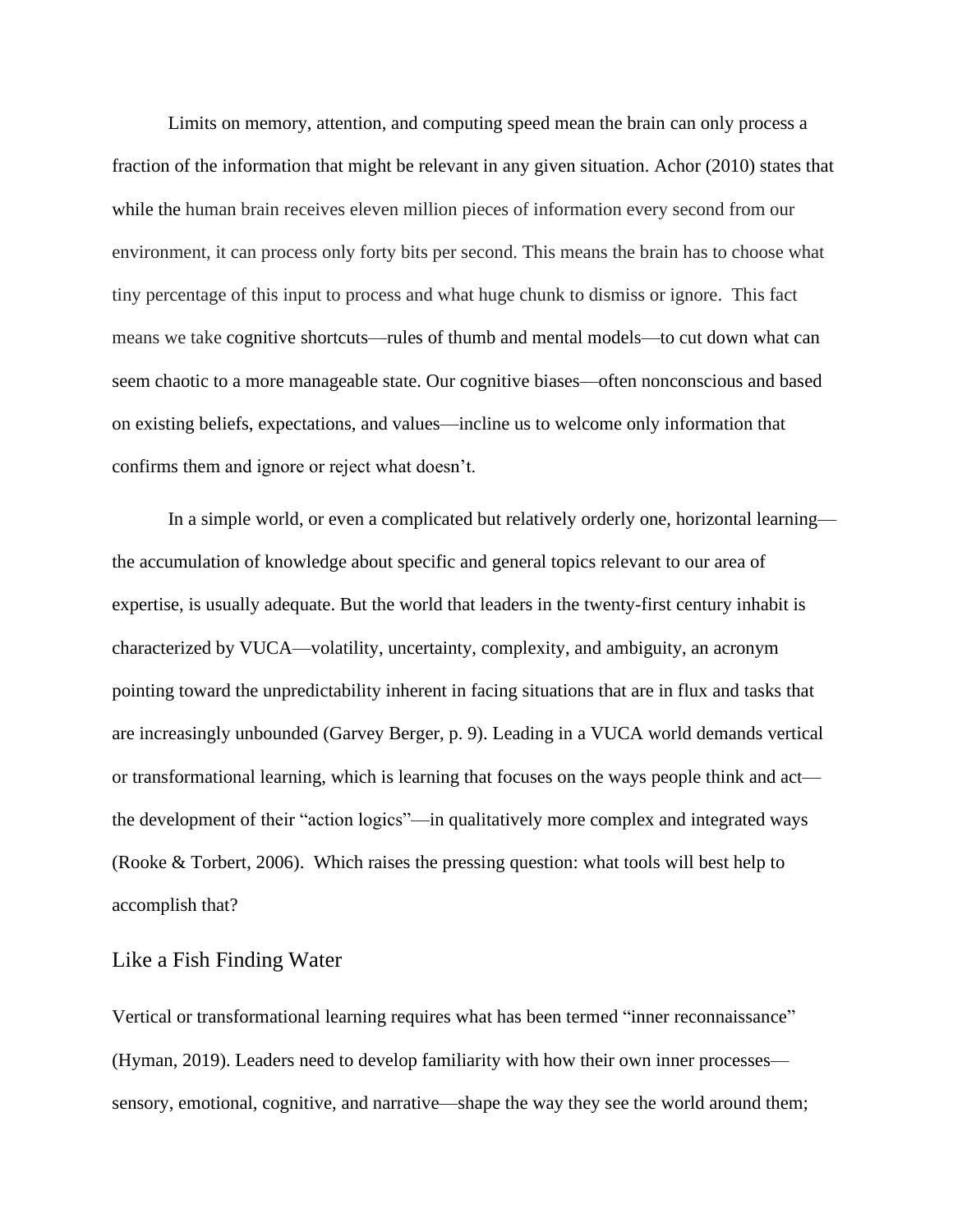they need to develop self-awareness and self-knowledge. In adult developmental terminology, they need to move from *subject—*that which you cannot yet see because you are fused with it to *object—*that which you can see and make decisions about because you have gained more distance from it (Garvey Berger, p. 18).

Mindfulness meditation practice and developmental coaching are two tools that have proven effective in cultivating self-awareness and self-knowledge. When combined, they complement and augment each other in growing the client's capacity to see and deal more effectively with complexity. The synergy thus created accelerates the development of emotional intelligence, which is the ability to accurately perceive, utilize, reason about, and manage one's feelings and emotions. Mindfulness meditation offers a lens on our patterns; through practicing it we learn to create the space to choose our responses to situations rather than reacting habitually. Developmental coaching prompts us to recognize, by increasingly taking self as object, how we may be perpetuating habitual patterns that do not serve us well, and helps us open to larger perspectives and possibilities.

When we pay attention to how we inhabit the world, to the inner tendencies and forces that shape our experience, we are like fish finally recognizing water. Mind is our medium, the lens through which everything we experience is filtered. Our mindset is the interpretive process by which we make sense of that experience, and a fixed mindset, characterized by the inability to take self as object, is a major obstacle in developing as a leader because it causes us to interpret the world in habitual ways. One goal of vertical learning is to shift from fixed mindset to growth mindset, expanding one's perspective and capacity for dealing with complexity and being open to new challenges.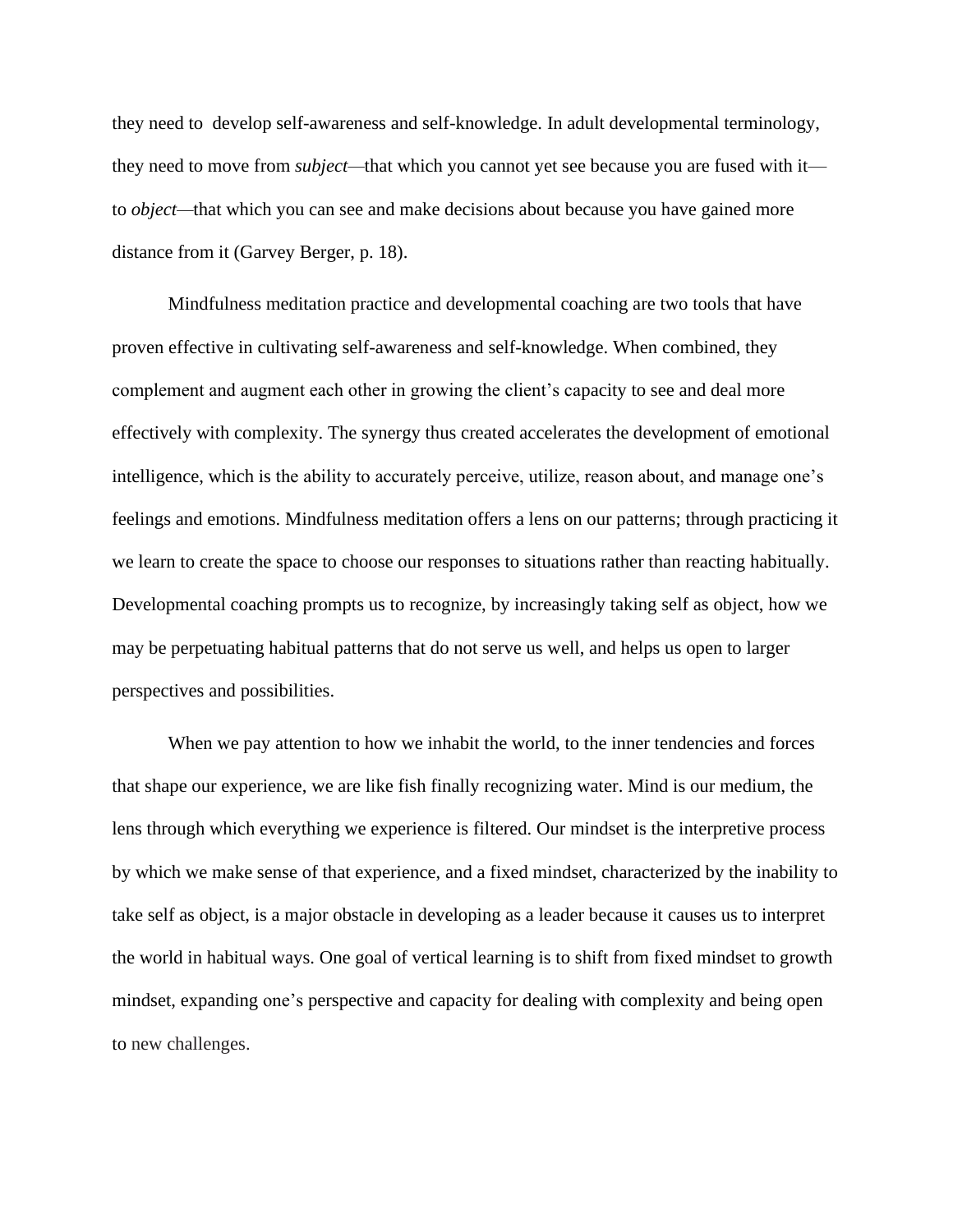Cultivating self-awareness and self-knowledge and increasing one's cognitive capacity to take oneself as object depends on the ability to focus attention on one's inner state, from a bigger perspective, and gain reliable competence in assessing and managing one's mindset—those assumptions and attitudes that color how the world is perceived. Mindfulness practice, the value of which is supported by increasingly robust neuroscientific evidence, is a fundamental tool for paying attention to consciousness. A developmental coaching relationship in which client and coach are each individually engaged in the practice of mindfulness brings insight into the nature of the self for both.

#### The Lever and the Fulcrum

Developmental coaching conversations aim to uncover structures of mind and, in so doing, make the invisible visible, bringing what has been nonconscious into awareness. The client is helped to see, with new eyes, her meaning-making systems, the characteristic ways in which she makes sense of her world. Based on Robert Kegan's theory of adult development, the most common structure of mind for adults is the socialized mind and the midzone between the socialized and the self-authored mind. In the socialized form of mind, the client sees her world through the meaning-making system of others. The validation of others is paramount in this form of mind because there is no sense of what "I want" outside of the expectations of others (Garvey Berger, p. 21).

Through developmental coaching, an increasing clarity into meaning-making systems develops as the coach probes for entry points or doorways into the client's view of her world including thoughts, feelings, emotions, bodily sensations, core values, and sense of identity which allow the client to begin to identify the stories she has adopted (Garvey Berger, 2012). In this way, viewing her world and the choices available to her from a larger perspective, reveals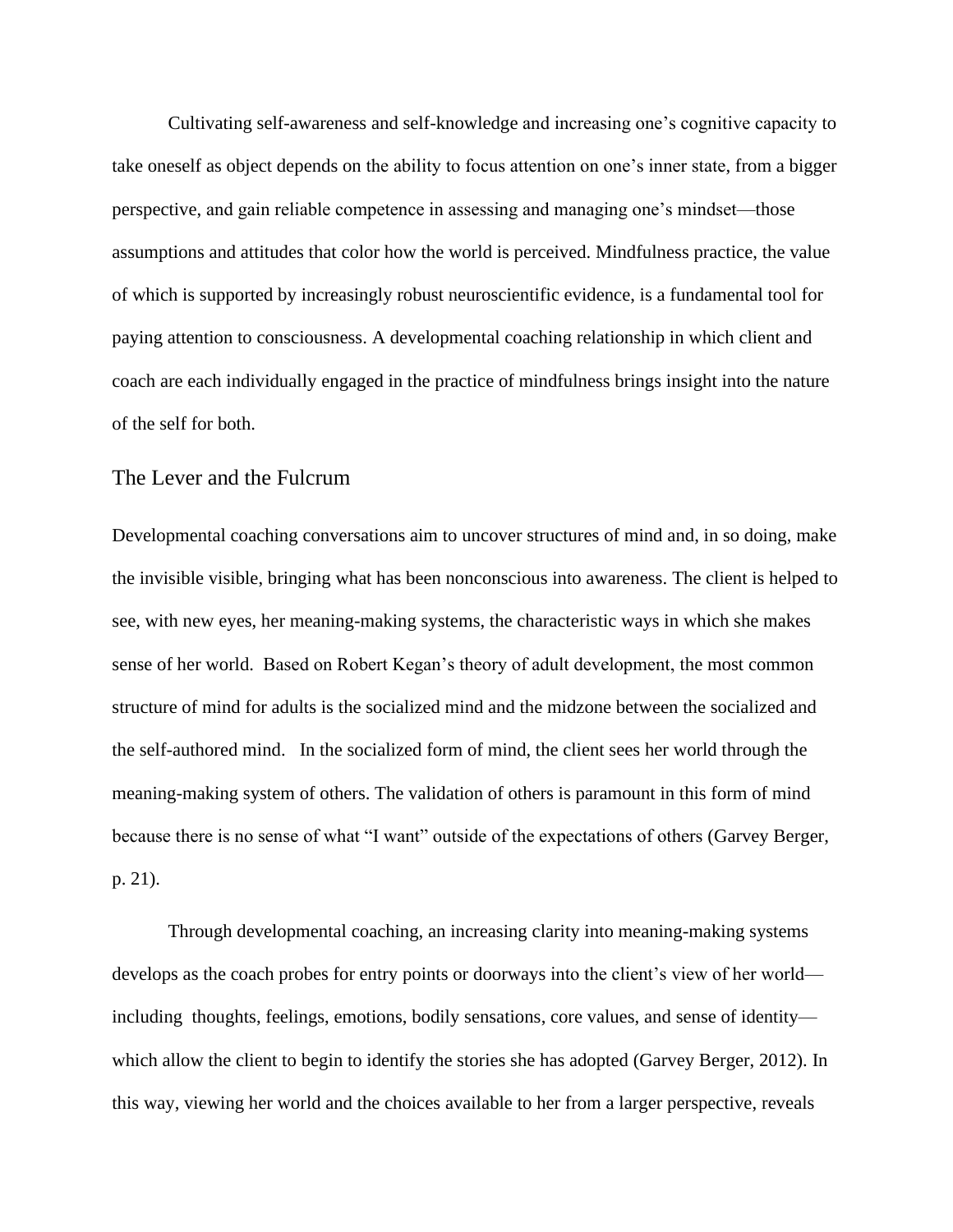the possibility of becoming something today's leaders dealing with increasing complexity need to be—"self-authoring" (Coughlin, 2015). The leverage provided by combining mindfulness meditation practice and developmental coaching facilitates movement from the socialized self that is subject to the opinions and desires of others, to the self-authoring self as the client begins to recognize her own self-authoring voice (Garvey Berger, p. 22).

To push the metaphor a bit further, in moving beyond the self-authored form of mind toward the self-transformational form of mind for example, mindfulness could be seen as the lever arm and developmental coaching as the fulcrum; when coach and client are fully invested in the coaching relationship and committed to a practice of mindfulness meditation, they accelerate insight from a bigger lens perspective. Thus, mindfulness, at whatever structure of mind the client is in, cultivates increasing familiarity with her inner narrative and reveals the extent to which it is habitual, scattered, and discursive. Concurrently, developmental coaching invites the client to explore her "growth edge"—the space where she reaches the edge of her current meaning-making capacity (Garvey Berger, p. 74)—and question the assumptions and potential blind spots hidden within that narrative.

The ability to direct and sustain one's own attention, together with inquisitive introspection, begins to loosen fixed mindsets, enhancing self-awareness and self-knowledge and creating fertile ground for transformative growth. The collaborative effort between coach and client can trigger fresh perspectives for both and foster openness to further assimilating selfawareness and self-knowledge.

#### Leveraging Inherent Awareness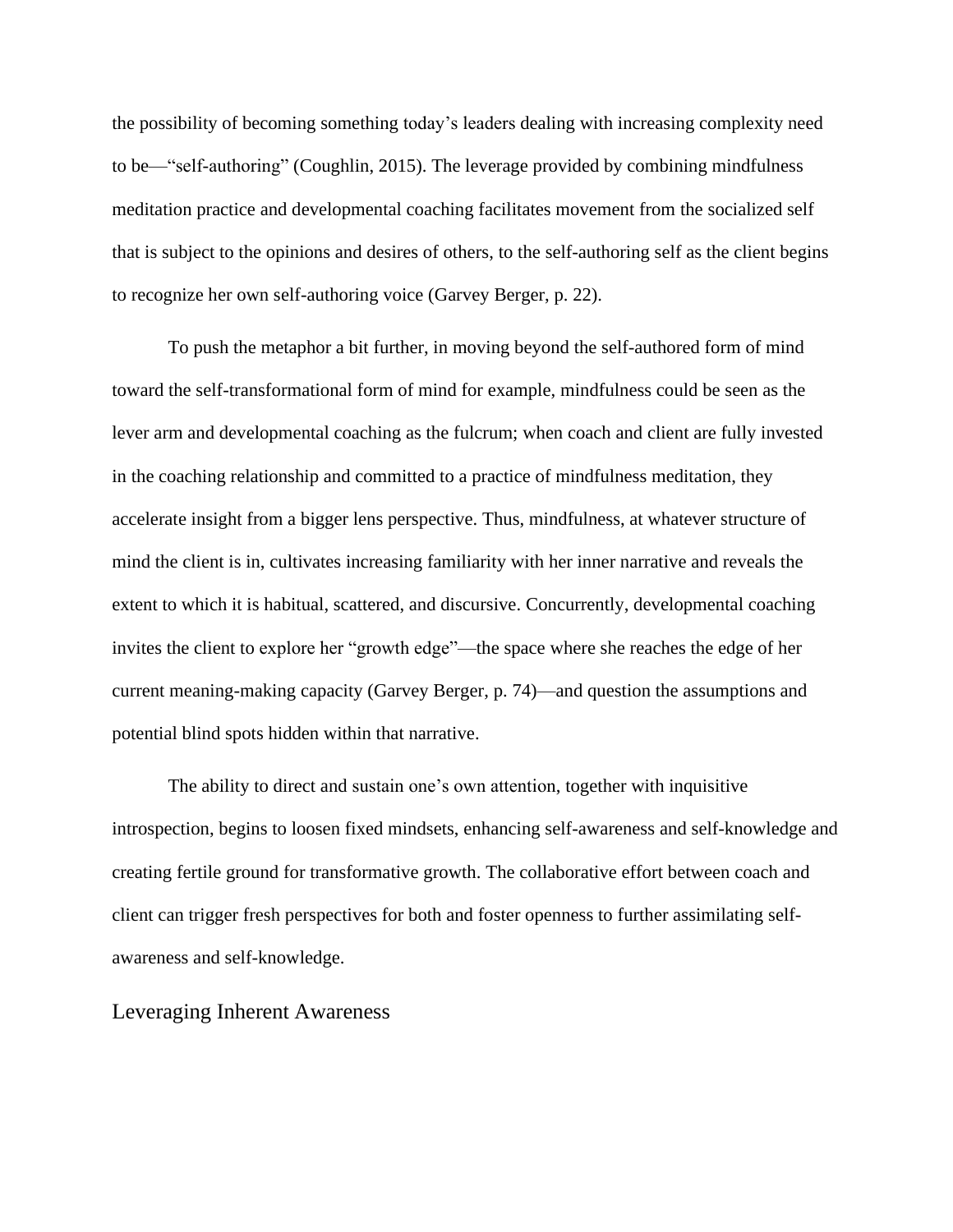The deepening of mindfulness practice also brings recognition of a more basic level of consciousness that underlies the ongoing flow of thoughts, emotions, and sensations. Many growth technologies point toward, but rarely explicitly name, that level—the state of inherent awareness—the fundamental underlying capacity of mind that recognizes itself as aware. It is a steady and ever-present quality of consciousness that can tune in to what is going on within oneself in any given moment, inclusive of habitual thought patterns and emotional reactions, but only if attention is paid to it.

Developing familiarity with inherent awareness, one's basic essence, and cultivating the ability to connect with it and recognize the insights emerging from it, invites movement and initiates the shift from identifying with self as subject to taking self as object; it activates enormous growth potential, as the realization that the "self" is not fixed begins to permeate perspective. This recognition further leads to an even more transformative insight—the idea that we have a "self" that needs to be "made better" or somehow "unstuck" is itself a misperception. Recognizing that our perception is both relative and selective invites us to shift our identification to something more constant—our basic state of inherent awareness, which can be accessed and cultivated through mindfulness training. This state is the wellspring of presence, authenticity, compassion, wisdom, and ethical conduct, competencies known to enhance mindful and skillful leadership.

Developing and strengthening the connection with inherent awareness accelerates vertical learning and a growth mindset. It also optimizes well-being and builds resilience by reducing the impact of negative stress and destructive emotions. Developing the ability to rest in one's inherent awareness leads to the experience of unconditional confidence—the sense that one is capable of meeting challenges as they arise and that one has the courageous authenticity to speak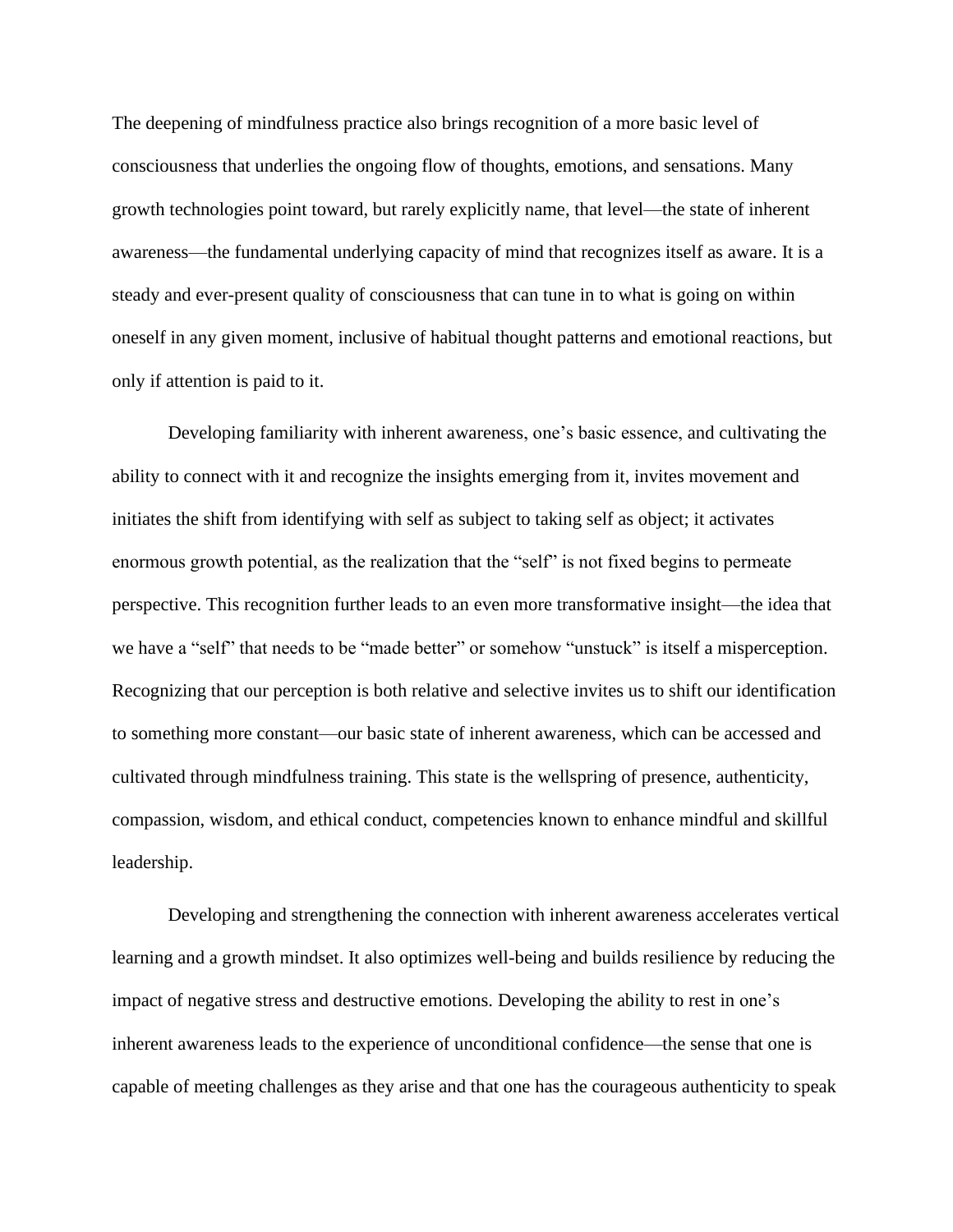truth to power, as well as the willingness to offer oneself in compassionate service to a higher purpose and a greater good.

Ultimately, combining developmental coaching and mindfulness practice can fast track leaders to embody the behavior they seek in others and foster growth mindset organizational cultures that create the conditions that unleash the potential of those around them. The best leaders, at all levels, do, in fact, often act as coaches intentionally developing the organization, and generally caring about the growth of their people as much as they care about the growth of the core business (Garvey Berger, p. 3). Their presence, perspective, and humor create an atmosphere of workability, creativity and willingness to learn from failure that empowers others to take risks. In this way, leaders bring to bear not only their own highest potential in meeting challenges, they also foster the growth of others, at all levels in the organization, to realize their highest potential. That's real leverage in a VUCA world.

#### References

Achor, S. (2010). *The Happiness Advantage: How a Positive Brain Fuels Success in Work and Life.* New York: Currency.

Coughlin, C. (Winter 2015). "Developmental Coaching to Support the Transition to Self-Authorship." Published online in Wiley Online Library (wileyonlinelibrarycom).

Garvey Berger, J. (2012). *Changing on the Job: Developing Leaders for a Complex World.*  Stanford, CA: Stanford Business Books.

Hyman, C. (2019). *Meeting Your Mind: Harnessing the World's Greatest Resource*. Applied Mindfulness Training Press.

Rooke, D. & Torbert, W. (April 2005). "Seven Transformations of Leadership" *Harvard Business Review*.